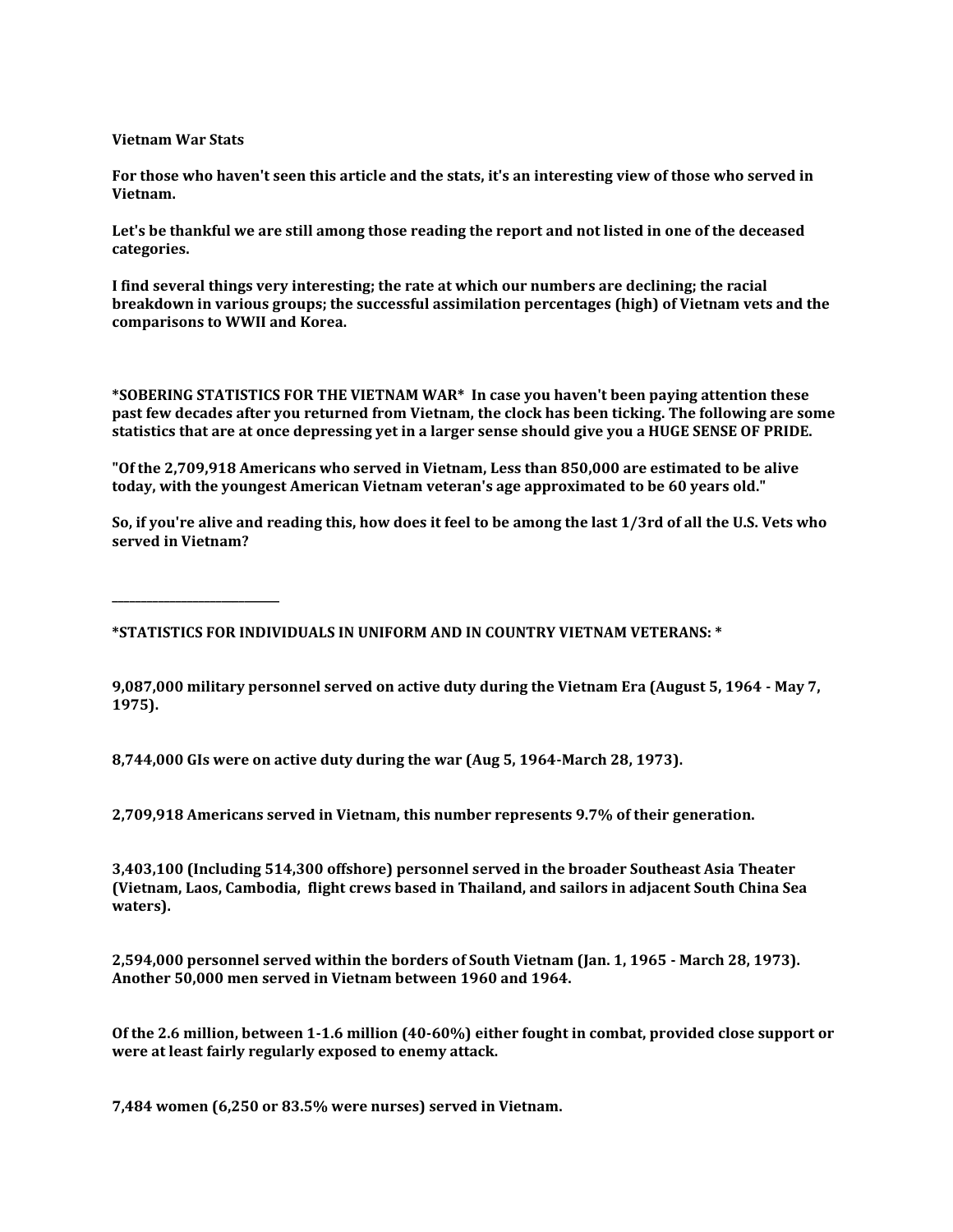**Peak troop strength in Vietnam: 543,482 (April 30, 1968).**

**Agent Orange is taking a huge toll on Vietnam Veterans with most deaths somehow related to Agent Orange exposure. No one officially dies of Agent Orange, they die from the exposure which causes Ischemic Heart Disease and failure, Lung Cancer, Kidney failure or COPD related disorders.**

## **CASUALTIES:**

**The first man to die in Vietnam was James Davis, in 1958. He was with the 509th Radio Research Station. Davis Station in Saigon was named for him.**

**Hostile deaths:**

**47,378 Non-hostile deaths: 10,800 Total: 58,202 (Includes men formerly classified as MIA and Mayaguez casualties). Men who have subsequently died of wounds account for the changing total.**

**8 nurses died -- 1 was KIA. 61% of the men killed were 21 or younger. 11,465 of those killed were younger than 20 years old. Of those killed, 17,539 were married.**

**Average age of men killed: 23.1 years**

**Enlisted: 50,274; 22.37 years**

**Officers: 6,598; 28.43 years**

**Warrants: 1,276; 24.73 years**

**E1: 525; 20.34 years**

**Five men killed in Vietnam were only 16 years old. The oldest man killed was 62 years old.**

**Highest state death rate: West Virginia (number killed per number served)**

**Wounded: 303,704 -- 153,329 hospitalized + 150,375 injured requiring no hospital care.**

**Severely disabled: 75,000, -- 23,214: 100% disabled: 5,283 lost limbs; 1,081 sustained multiple amputations.**

**Amputation or crippling wounds to the lower extremities were 300% higher than in WWII and 70% higher than Korea.**

**Multiple amputations occurred at the rate of 18.4% compared to 5.7% in WWII.**

**Missing in Action: 2,338**

**POWs: 766 (114 died in captivity)**

**As of January 15, 2014, there are 1,875 Americans still unaccounted for from the Vietnam War.**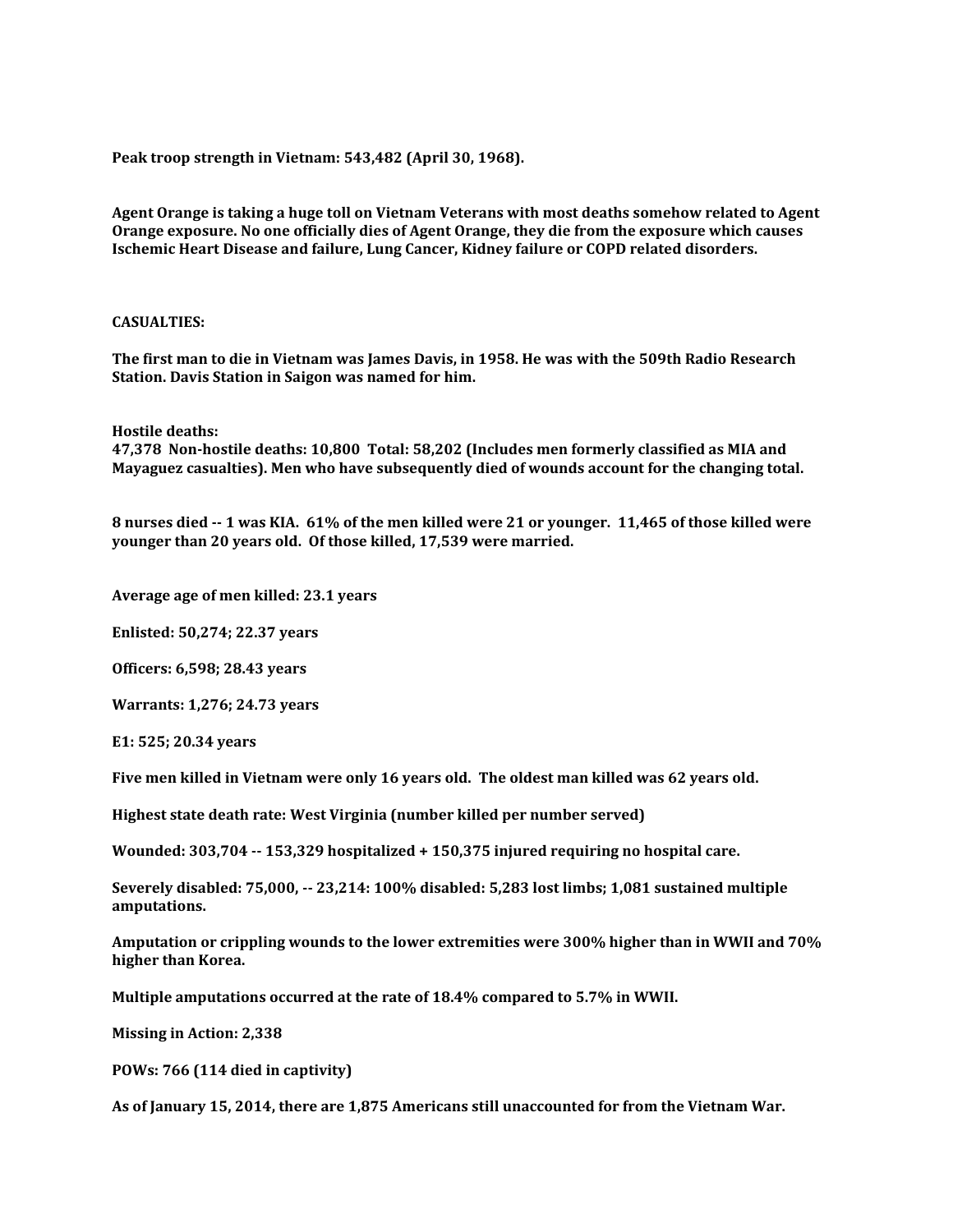## **DRAFTEES VS. VOLUNTEERS:**

**25% (648,500) of total forces in country were draftees. (66% of U.S. armed forces members were drafted during WWII).**

**Draftees accounted for 30.4% (17,725) of combat deaths in Vietnam.**

**Reservists killed: 5,977**

**National Guard: 6,140 served: 101 died.**

**Total draftees (1965 - 73): 1,728,344.**

**Last man drafted: June 30, 1973.**

## **RACE AND ETHNIC BACKGROUND:**

**88.4% of the men who actually served in Vietnam were Caucasian; 10.6% were black; 1% other races.**

**86.3% of the men who died in Vietnam were Caucasian (includes Hispanics); 12.5% were black; 1.2% other.**

**170,000 Hispanics served in Vietnam; 3,070 (5.2% of total) died there.**

**70% of enlisted men killed were of North-west European descent.**

**86.8% of the men who were killed as a result of hostile action were Caucasian; 12.1% were black; 1.1% other.**

**14.6% of non-combat deaths were among blacks.**

**34% of blacks who enlisted volunteered for the combat arms.**

**Overall, blacks suffered 12.5% of the deaths in Vietnam at a time when the percentage of blacks of military age was 13.5% of the total population.**

**Religion of Dead: Protestant -- 64.4%; Catholic -- 28.9%; other/none -- 6.7%**

# **SOCIO-ECONOMIC STATUS:**

**Vietnam veterans have a lower unemployment rate than the same non-vet age groups.**

**Vietnam veterans' personal income exceeds that of our non-veteran age group by more than 18 percent.**